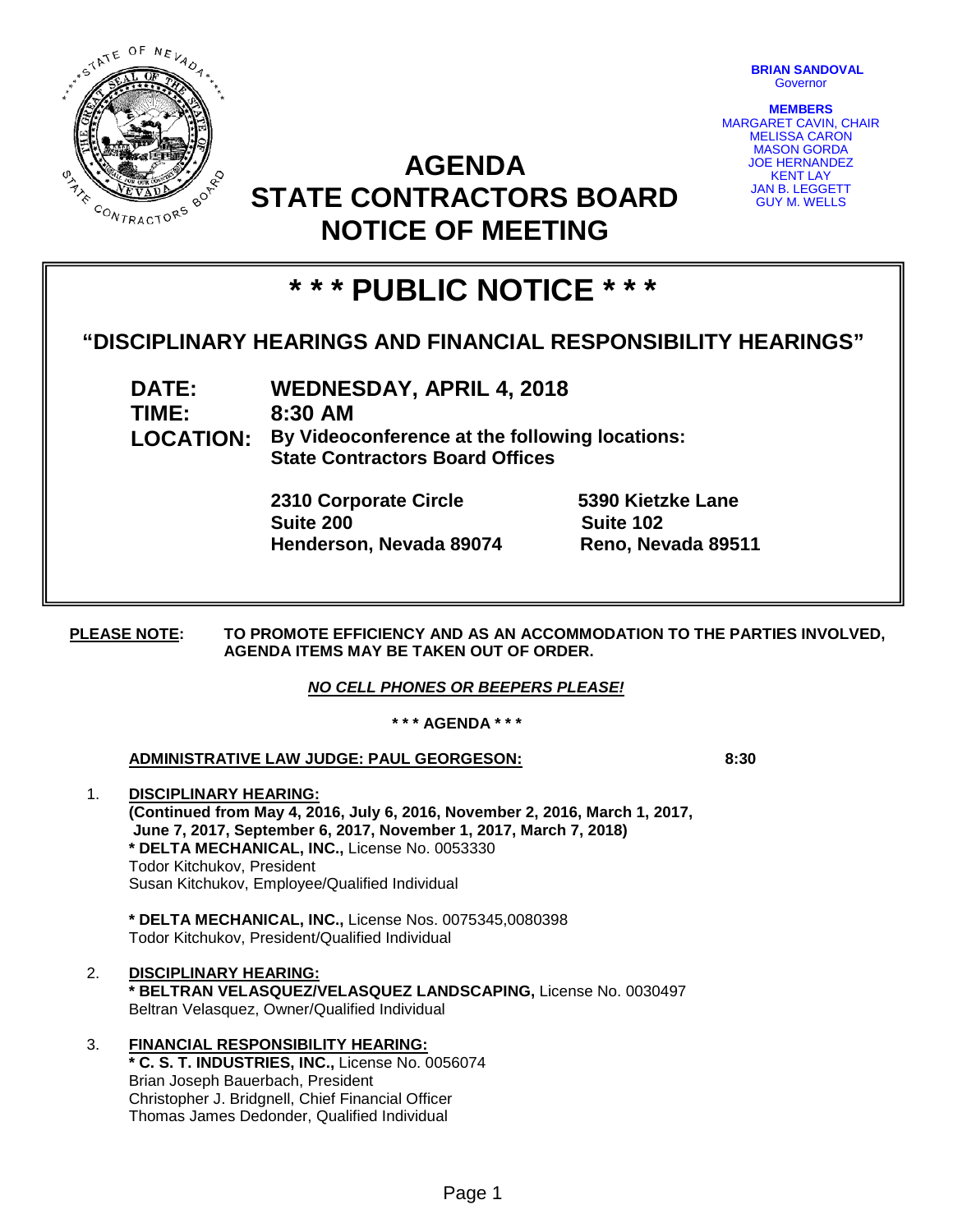(Portions of this hearing may be closed to the public in accordance with NRS 624.110 (2) to discuss certain financial data related to the applicant.)

4. **FINANCIAL RESPONSIBILITY HEARING (Continued from January 03, 2018) : \* K. D. ELECTRIC,** License No. 00814321 Damon Andre Hobbs, President/Qualified Individual

(Portions of this hearing may be closed to the public in accordance with NRS 624.110 (2) to discuss certain financial data related to the applicant.)

5. **FINANCIAL RESPONSIBILITY HEARING (Continued from March 07, 2018) : \* SIERRA NEVADA ENTERPRISES DBA STATESIDE NEVADA EARTHWORKS,**  License No. 0081726 Courtney Joseph Connell, Managing Member/Qualified Individual

(Portions of this hearing may be closed to the public in accordance with NRS 624.110 (2) to discuss certain financial data related to the applicant.)

\* Adjournment

#### **\*Denotes items on which action may occur.**

#### **NOTICES POSTED AT THE FOLLOWING LOCATIONS**

NEVADA STATE CONTRACTORS BOARD – RENO NEVADA STATE CONTRACTORS BOARD – HENDERSON NEVADA STATE CONTRACTORS BOARD – INTERNET WEBSITE NEVADA PUBLIC NOTICE WEBSITE [www.nscb.nv.gov](http://www.nscb.state.nv.us/)

> RENO CITY HALL WASHOE COUNTY COURT HOUSE SOUTH VALLEYS LIBRARY PASEO VERDE LIBRARY SAWYER STATE BUILDING CLARK COUNTY LIBRARY

#### **PLEASE NOTE:**

- 1) Persons/facilities desiring copies of the board's agenda must submit their request in writing every six months.
- 2) With regard to any board meeting, it is possible that an amended notice will be published adding new items to the original agenda. Amended notices will be posted in accordance with the Open Meeting Law: however, they will not be mailed to individuals on the board's mailing list.
- 3) Members of the public who are disabled and require special accommodations or assistance at the meeting are requested to notify the board office in writing at 5390 Kietzke Lane, Suite 102, Reno, NV 89511 or by calling 775-688-1141 prior to the date of the meeting.
- 4) Pursuant to NRS 241.020(6), please take notice: (1) Items on the agenda may be taken out of order; (2) Two or more agenda items may be combined for consideration; and (3) At any time, items on the agenda may be removed from the agenda or discussion of the items may be delayed.
- 5) Subject to the provisions of NRS 241.020(5), interested parties may request a copy of supporting materials related to this meeting by contacting the following individuals: